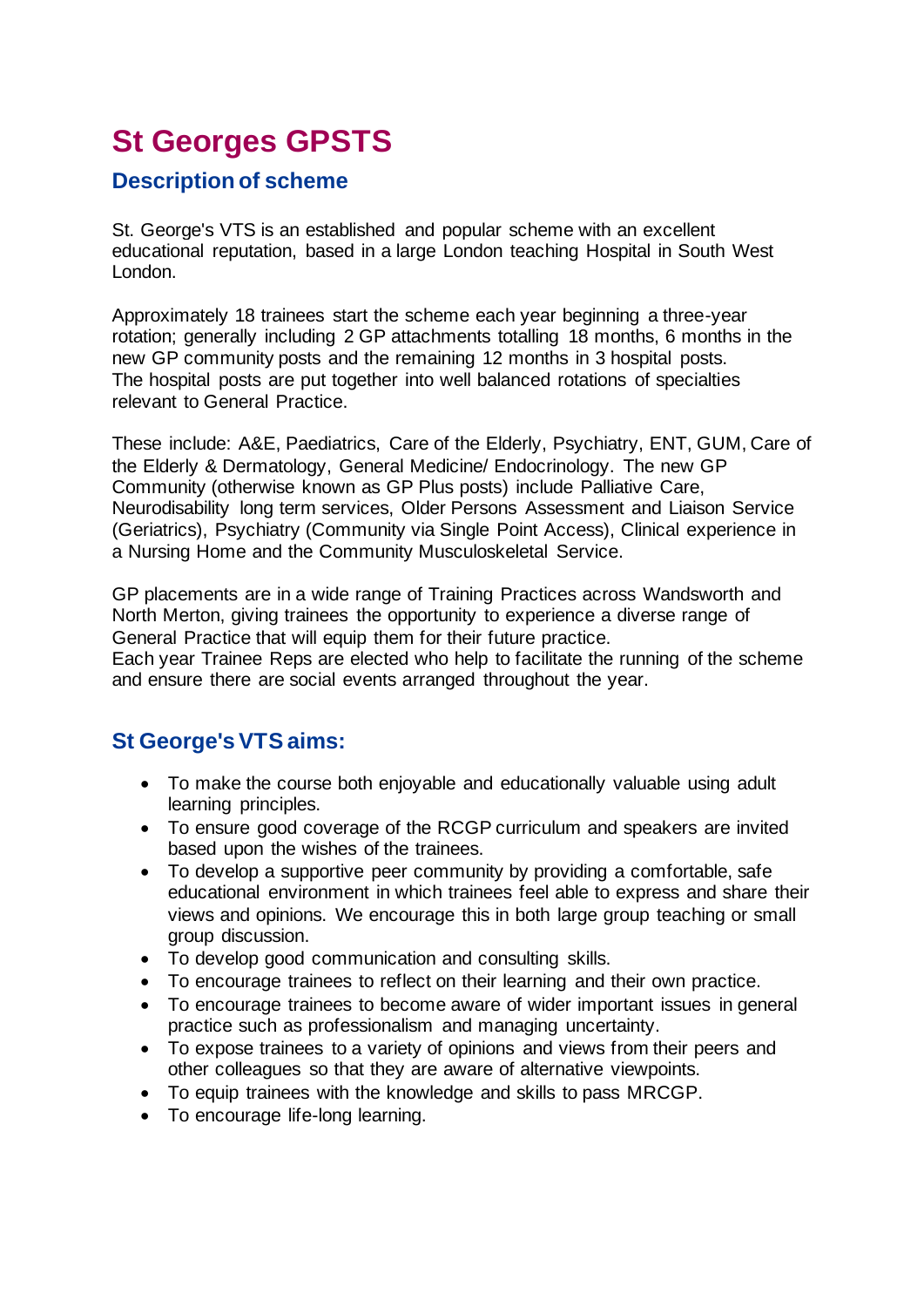## **Location**

Thursday afternoon VTS teaching is based at the Postgraduate Medical Education Centre, St George's University Hospitals NHS Foundation Trust, Blackshaw Road, London, SW17 0QT. During the pandemic it has been run via Microsoft teams.

# **Educational Activities**

The course currently runs over three terms of approximately 10 weeks each. When face to face, trainees are encouraged to join us for lunch from 1pm each Thursday, with the session starting at 2pm. The early part of the afternoon focuses on an identified topic from the RCGP Curriculum for GP training, and can be in the format of Multidisciplinary & inter-professional learning, lectures or interactive workshops. The educational content evolves depending on curriculum changes, the changing face of General Practice and learner needs. Trainees are encouraged to be actively involved in the development and content of the scheme. We actively include sessions which consider issues around professionalism, transition into independent practice and an understanding of the wider issues within the NHS. We encourage participation in allied GP organisations in which trainees can also contribute.

Trainee led sessions are held generally once per half term and these are consistently high quality and well organised by the group. We usually have small group work from 4-5pm which is learner led but facilitated by course organisers. The last session of term often involves a humanities or other educational outing to great central London venues.

We make the most of every opportunity for Away Days. These provide the opportunity for more focus on elements of communication and consultation skills, together with life after training skills for those nearing completion of the scheme.

# **Highlights**

Recent course evaluation following the GMC Survey has confirmed that the scheme is valued for its educational content and is a stimulating and enjoyable course.

Our Away Days are always rated highly by the trainees for both educational input as well as developing peer support.

We encourage small learning groups to work closely together to study for the MRCGP in particular when preparing for the CSA.

We actively encourage trainees to be involved in additional activities such as RCGP and HEE committees, and our trainees are involved with Learning Together projects with other specialities.

Our base in a major London teaching hospital provides excellent opportunities for keeping up to date with current best practice, with high quality teaching from excellent specialists.